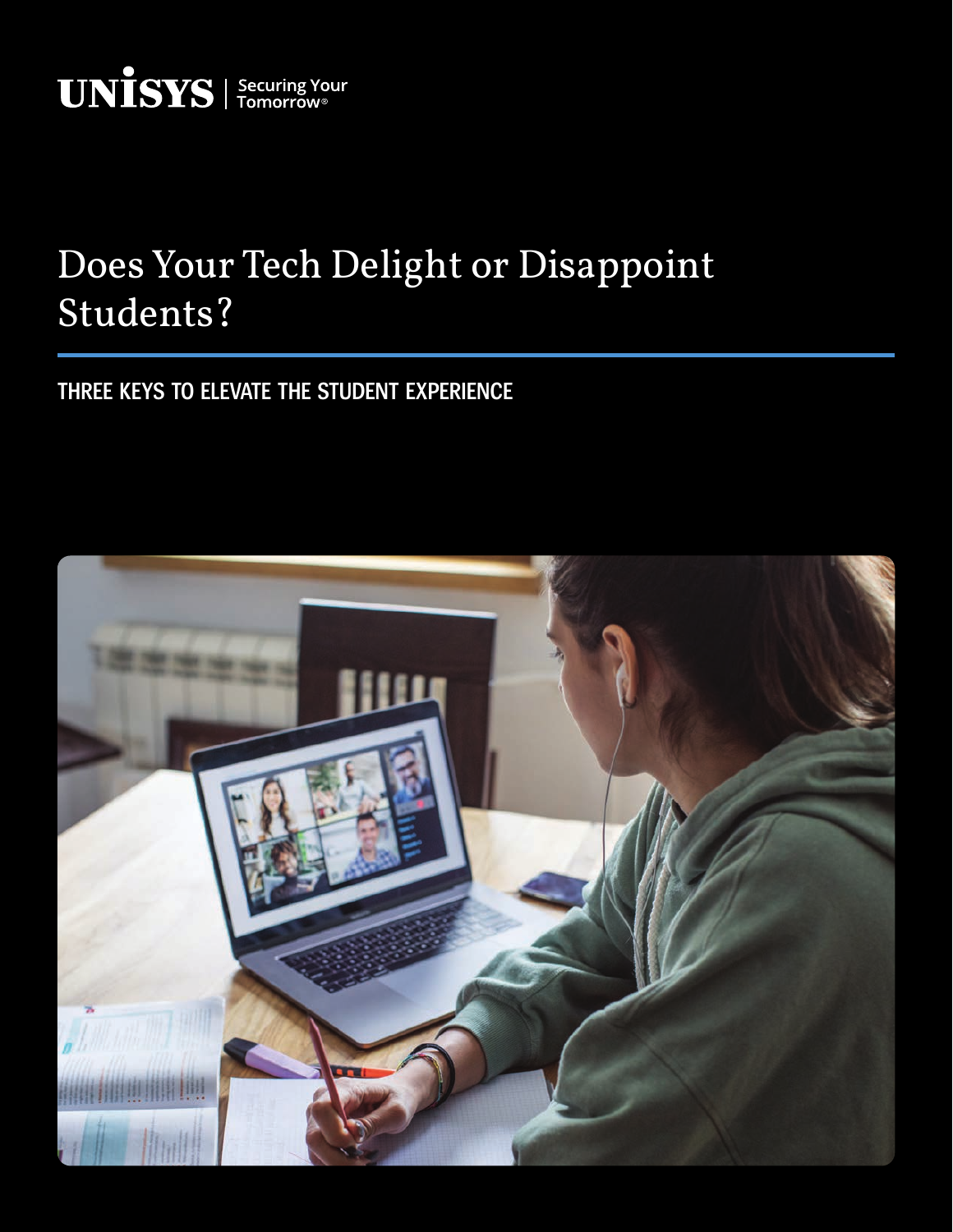Visionary higher education leaders use artificial intelligence (AI), automation, and sentiment analytics to build their brands, improve student attraction, boost education outcomes, and build lifelong learning relationships.

*Is the "student experience" one of your university's selling points? If so, how confident are you that your students' actual experiences are living up to your intentions? Many corporate sectors have made significant strides in user experience technology that could be adapted by higher education.* 

When the remote student experience doesn't measure up to students' day-to-day experience, remote students' disappointment and frustration hamper their learning and make them drop-out risks.

After COVID-19 forced a massive pivot to remote learning, now is the perfect time for universities to reassess their decisions and adapt proven technology to give students the experience they deserve and enjoy. In doing so, universities will foster loyalty, commitment, and appeal. University IT teams had to vault forward five years in a couple of months to enable remote learning for the entire student body  $-$  an admirable accomplishment. But decisions made in urgency might not be optimal for the long term. It would be shortsighted to let yesterday's expedient decisions become tomorrow's obstacles, especially if better solutions appear after gaining experience working and learning online.

## **Beyond the Lecture Hall – Two Student Experience Gaps**

Two student experience gaps pose serious challenges for universities today. One is the gap between remote and on-campus students. Remote students may not have the equipment or technology they need that is easily available to on-campus students. They might find it more difficult to engage with lecturers and staff and to get assistance. And having fewer opportunities to engage with one another in person limits their learning and socializing opportunities.

When the remote students don't have the same opportunities as on-campus students, the unfairness is palpable and the results predictable: discouraged students, lower performance, and a high risk of attrition. Now that the hybrid environment is a permanent feature of almost all institutions, including universities, that gap needs to be closed, especially as resistance to paying full tuition for distance learning grows.

[A U.S. study](https://www.ncbi.nlm.nih.gov/pmc/articles/PMC7473764/) found that 71% of surveyed college students indicated increased stress and anxiety due to the COVID-19 outbreak. Teachers in two separate [surveys](https://www.chalkbeat.org/2020/6/26/21304405/surveys-remote-learning-coronavirus-success-failure-teachers-parents) estimated that only about 60% of their students were regularly participating or engaging in distance learning. U.S. media is rife with anecdotal evidence of student dissatisfaction with their remote experience compared to on-campus: ["Zoom University" is Making Me Hate Learning](https://medium.com/age-of-awareness/zoom-university-is-making-me-hate-learning-9b5d7cb372a5) and [A](https://www.buzzfeednews.com/article/tanyachen/students-say-theyre-struggling-with-online-classes-in)  [College Student's Viral Tweet About The Stress Of Online](https://www.buzzfeednews.com/article/tanyachen/students-say-theyre-struggling-with-online-classes-in)  [School Shows How Education Is Being Impacted By The](https://www.buzzfeednews.com/article/tanyachen/students-say-theyre-struggling-with-online-classes-in)  [Coronavirus](https://www.buzzfeednews.com/article/tanyachen/students-say-theyre-struggling-with-online-classes-in) – and in the UK, ["I can't get motivated": the](https://www.theguardian.com/education/2020/may/04/i-cant-get-motivated-the-students-struggling-with-online-learning)  [students struggling with online learning.](https://www.theguardian.com/education/2020/may/04/i-cant-get-motivated-the-students-struggling-with-online-learning) Another [study](https://www.teqsa.gov.au/sites/default/files/student-experience-of-online-learning-in-australian-he-during-covid-19.pdf) found that anywhere from 44% to 50% of Australian university students are unhappy with online learning, citing "lack of engagement," less time overall in class, isolation from their peers, IT issues, and examinations and assessments particularly difficult and potentially unfair.

A new [report](https://www.forbes.com/sites/marvinkrislov/2021/03/24/international-students-are-coming-back-to-the-us-and-we-cant-wait-to-welcome-them-back/?sh=6963f66b7f6c) shows that the number of international students studying in the United States fell 18% last year, according to student visa records. Even worse, with U.S. consulates worldwide shuttered by the pandemic, the number of visas issued for newly enrolled international students dropped a whopping 72%.

The other gap is between students' experience as consumers and what they typically encounter in their interactions with universities. The unfortunate truth is that universities, despite recent gains, lag corporations in terms of automation, ease of interaction, and continual learning for constant tailoring and adapting to user preferences and interests. Students accustomed to elegant interfaces, simple payment transactions, intuitive search, and the "you might likes" of apps they use with ease every day are going to be decidedly unenthused when they encounter a university system lacking those features.

**Students accustomed to elegant interfaces, simple payment transactions, intuitive search, and the "you might likes" of apps they** 



**use with ease every day are going to be decidedly unenthused when they encounter a university system lacking those features.**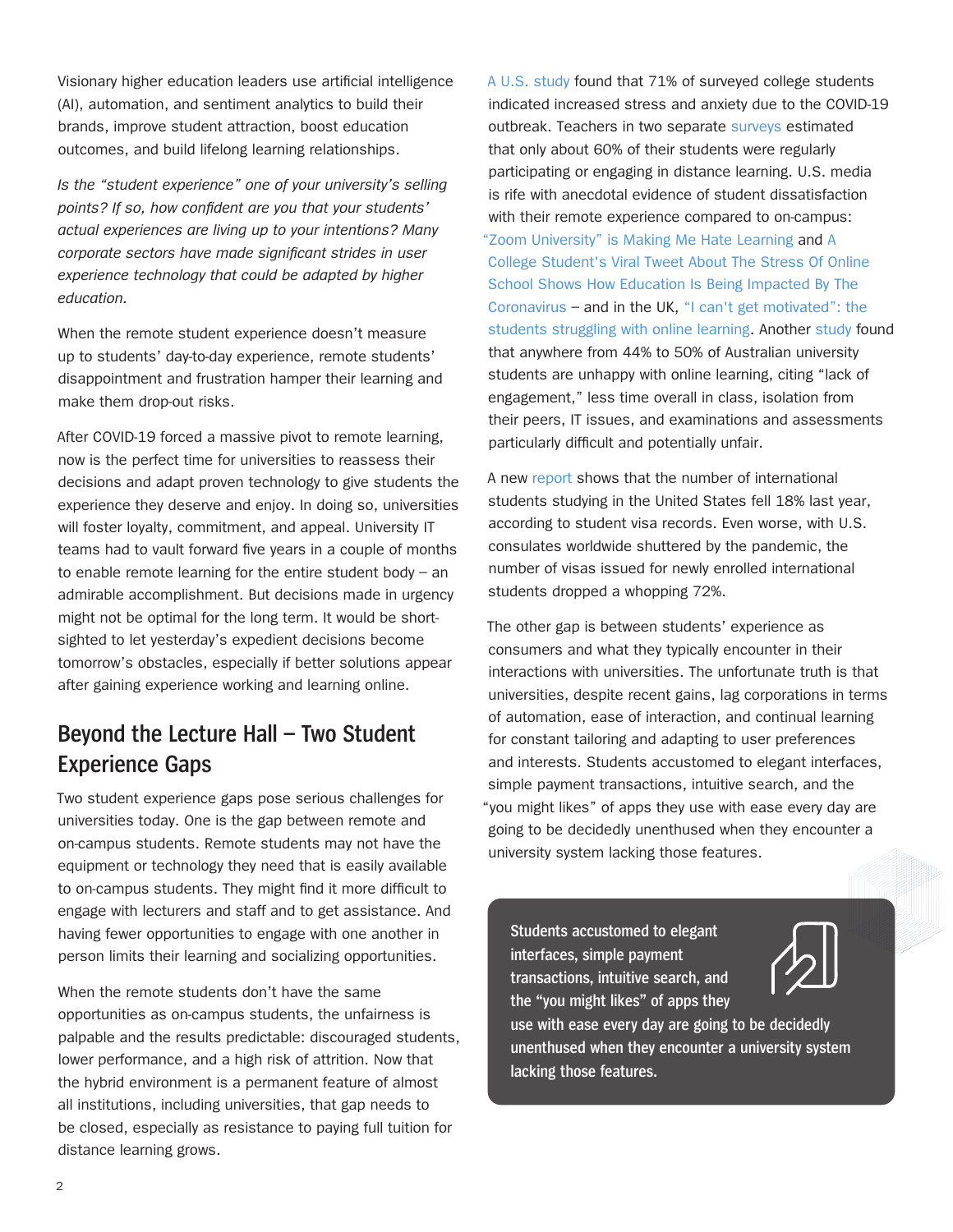What are typical frustration points? Stories abound of students hanging on hold trying to get simple questions answered, tediously navigating across dozens of screens to find or input necessary information, cumbersome interfaces, manually clicking through processes that require repetitive input and lack intuitive workflow, trying to schedule their class timetables in coordination with systems that don't port seamlessly across devices, failure to capture information so as to "recognize" the student and tailor future interactions accordingly, and difficulty of productive interactions with instructors.

And that's just during onboarding. Once classes begin, other tech challenges manifest. Remote students accustomed to in-person workgroups struggle to collaborate with their study partners. They lack easy interaction with their instructors and on-site students. Keep in mind that students learn best when instructors can inspire and motivate them – a challenge under the best of circumstances and made much more difficult when distance, lack of eye contact, strained interactions, and tech challenges pervade the experience.

Little wonder that dropouts are rife. According to the U.S. National Student Clearinghouse, only 74% of firsttime first-year students returned for a second year. As competition for students heats up, traditional universities are finding that their online competitors have a substantial technology advantage.

How can universities improve the student experience? Here are proven technologies successfully used in other industries that offer the agility that universities can deploy on behalf of students.

#### **Pervasive Automation**

Clearly, automation is an obvious solution to manual processes that frustrate students and impede their learning. But what is one of the biggest obstacles to making digital improvements on behalf of users? It is the siloed landscape of deeply embedded automation all around an enterprise. When various departments in a university have each chosen technology for their own purposes, the result is isolated, opportunistic, and haphazard systems, creating cumbersome, redundant processes performed thousands of times by different individuals on different systems.



*With pervasive automation, students can access a single platform to collaborate with peers, correspond with instructors, mentor a fellow student, make tuition payments, access their email, or seek tech support for a connectivity challenge.*

If your university is still immersed in this kind of fractured environment, your student experience intentions will be all but impossible to accomplish. Instead, the solution is *pervasive automation*. That means deploying a single integrated platform embedded throughout the enterprise, within and across every tool, team, platform, and location, and serving all parties – students, faculty, administrators, finance, etc. Instead of serving a single purpose, pervasive automation enables all existing tools to work consistently as one and allows seamless collaboration regardless of device. And for additional value, it incorporates AI and machine learning.

For example, a student could access a single platform to collaborate with peers, correspond with an instructor, mentor a fellow student, make tuition payments, access a training video, access their email, look up health protection policies, and seek tech support for a connectivity challenge. Just one system to learn, with fast, easy, intuitive switching for other purposes – similar to your mobile banking app.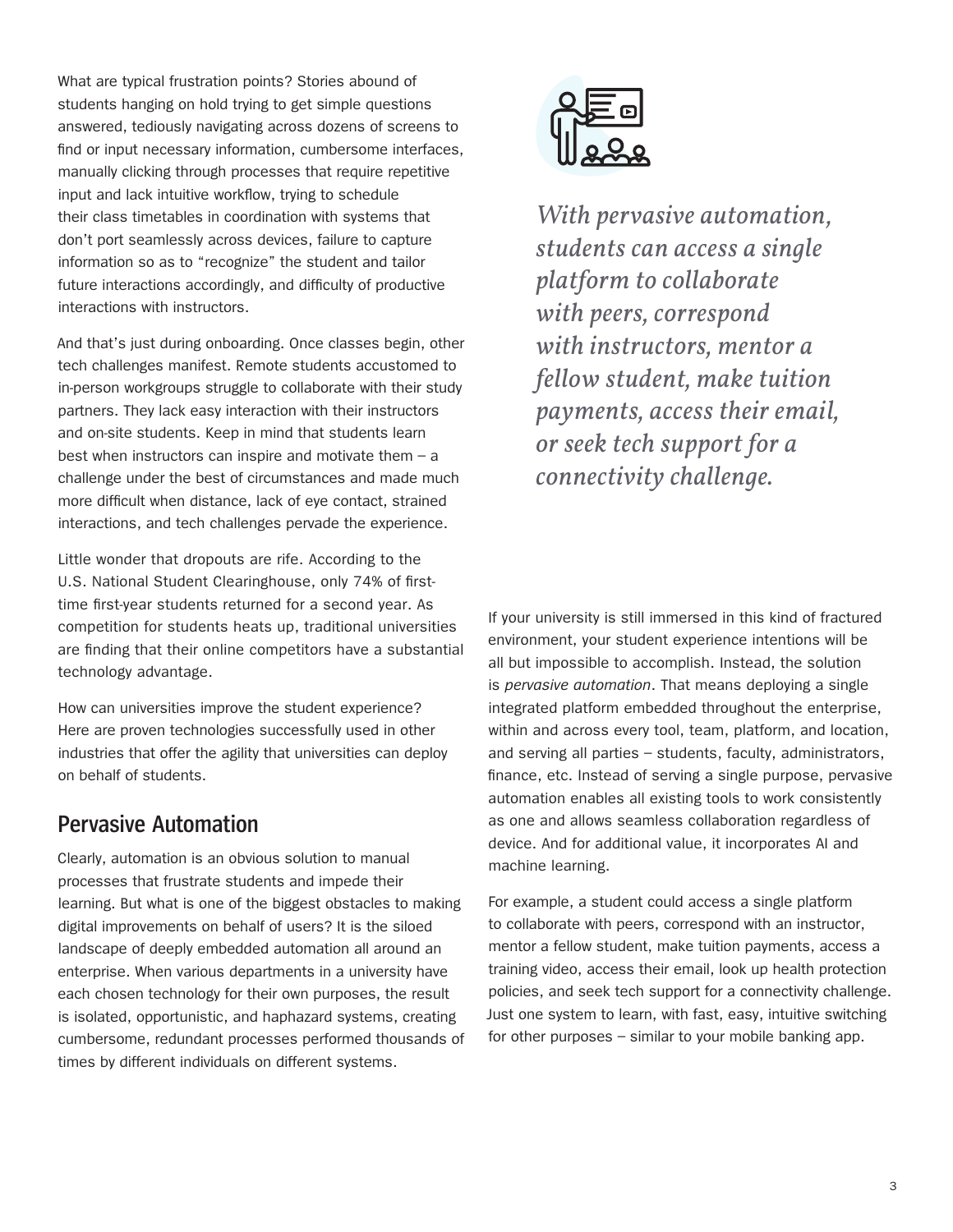### **User-Centric Onboarding**

With AI-driven smarter agents, the onboarding process of students and faculty could be made faster, consistent, proactive, and informed. AI could perform tasks that formerly required full human interaction, thus avoiding those long waits on hold. Using available data and then learning from experience by combining it with new data, it could continually improve the ability to provide information and support. Ideally, the smart agent would be fluent in multiple languages to support international students who are likely attending remotely, rather than requiring translations, which tend to be problematic and imprecise.

The smart agent could welcome students on board and handle the initial orientation briefing about policies, schedules, and available resources – all without any additional university employee interaction or intervention. It can identify the devices, apps, and services the student needs and the e-training they will require. Students can extract the information from the smart agent quickly and easily. They can feel comfortable asking the agent sensitive questions that they would rather not put to a live person. With a conversational user interface, the smart agent lets students become comfortable with the new environment and culture, hastening their transition to learning and enjoying the experience.

#### **Sentiment and Experience Analysis**

In today's unusually difficult hybrid environment, it is more important than ever to keep a finger on the pulse of your students. They are bound to encounter study-from-home difficulties, diminished support, lack of fellow student interaction, and isolation – all that on top of the normal rigors of higher education.

Some university administrators turn to web conferencing, where they invite students to bring up their difficulties so they can extend assistance in resolving them. Such well-intentioned efforts invariably run up against individual student reluctance to complain or display their inabilities. They stay silent, the problems marinate, and student dissatisfaction mounts.

Today's digital alternative to "Tell me what's wrong, tell me what you need" is sentiment and experience analysis. Using natural language processing, computational linguistics, and text analysis techniques, sentiment analysis can gauge student experience in real time.

To improve the experience of the remote student, you can collect data on the service desk interactions of each student, ascribe an emotion to each interaction, and highlight trends (both positive and negative) that administrators can use to determine where they need to take action. Does the student have an inferior headset? Or bad connectivity? Insufficient security? This analysis can also identify who is having trouble in class, giving in to distractions, or exhibiting signs of withdrawal or lack of engagement, enabling proactive outreach to help the student engage, perhaps offering a list of potential tutors, or pointing them to remedial sources.

*The smart agent could welcome students on board and handle the initial orientation briefing about policies, schedules, and available resources – all without any additional university employee interaction or intervention.*